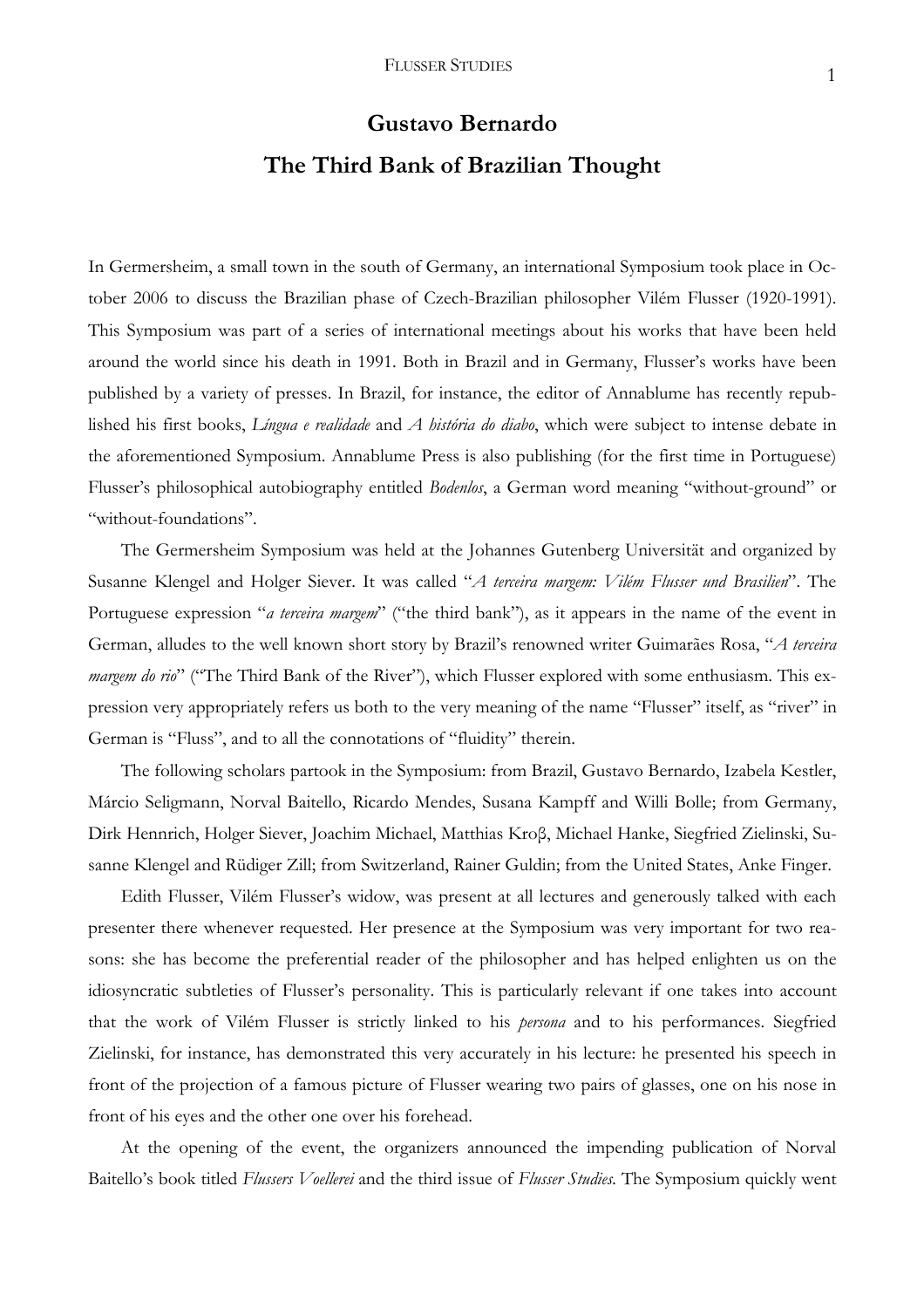## FLUSSER STUDIES 2

past the laudatory stage of the texts on Flusser in order to privilege what he himself would have liked to focus on: to discuss his works and the author in depth, to act on his provocations. Willi Bolle, for example, did this, when he criticized the Flusserian reading of Guimarães Rosa. Anatol Rosenfeld did the same, when he reviewed Flusser's first book from 1963: he would prefer Flusser to have examined his partial truths more thoroughly, but at the same time he had looked for books like that one: "splendid, although wrong," in his opinion. Often, there are more productive mistakes than many truths.

Dirk Hennrich and Izabela Kestler sought to place Flusser within the context of the sixties in São Paulo, before and after the military *coup d'état*. Complementing them, Susanne Klengel studied Flusser's essays on Brazil, showing us the multiple mediations promoted by the philosopher. Other presentations set up important connections, associating Flusser's thinking either with Wittgenstein's philosophy, as did Matthias Kroβ, or to Vicente Ferreira da Silva's thinking and to Karel Capek's fiction, as I myself tried to do. Michael Hanke, in turn, commented on the Flusserian tension between *engagement* and *désengagement* derived from a mixture of astonishment and disappointment that Flusser had experienced in Brazil. This tension was well illustrated by Ricardo Mendes's presentation, when he talked about the philosopher's active participation in São Paulo's Biennial Arts Fair. In the same field, Joachim Michael (the only German who spoke in Portuguese) discerned that in his intriguing *Fenomenologia do brasileiro*, first published in Germany as *Brasilien oder die Suche nach dem neuen Menschen*, we can see the conceptual base of the Flusserian "communicology." Written after he had left Brazil and addressed to the European public, the book demonstrates his betting on the Brazilian man as the New Man of Western Civilization, though with some restrictions. Flusser bet on the Brazilians, but Brazilians are annoyed with a thinker who rejects the ideas of progress and motherland – so, some of them do not *bet* on Flusser.

As Márcio Seligmann summarized, Flusser converted his condition of victim (of Nazism and exile) into a condition of a model, introducing himself as the messenger of that new man: a nomadic human being who is always foreigner, therefore without motherland, but who is open to differences and acts as a constructor of bridges. Flusser tried to build multiple bridges, linking the various languages he grew up in or had acquired; between European culture and Brazilian culture; and between the metaphysics of doubt and his advanced theory of the new *media*. In the same field, Susana Kampff and Rainer Guldin related Flusser to Haroldo de Campos and his reflections about the baroque of Minas Gerais, an example of the Brazilian tendency to take as one's own the European culture but diverging from it, in a counter-conquest movement.

In Europe, the Flusserian *boom* was a result of his philosophy of photography as the paradigm of the technical image. This *boom* made him known in the old continent but, at the same time, moved him away from the Brazilian public, due to the German editions and also because it limited him to being perceived exclusively as a theorist of the new *media.* Anke Finger drew our attention to the following: we need to study Flusser's work as a very complex and very well articulated whole. Among his works,